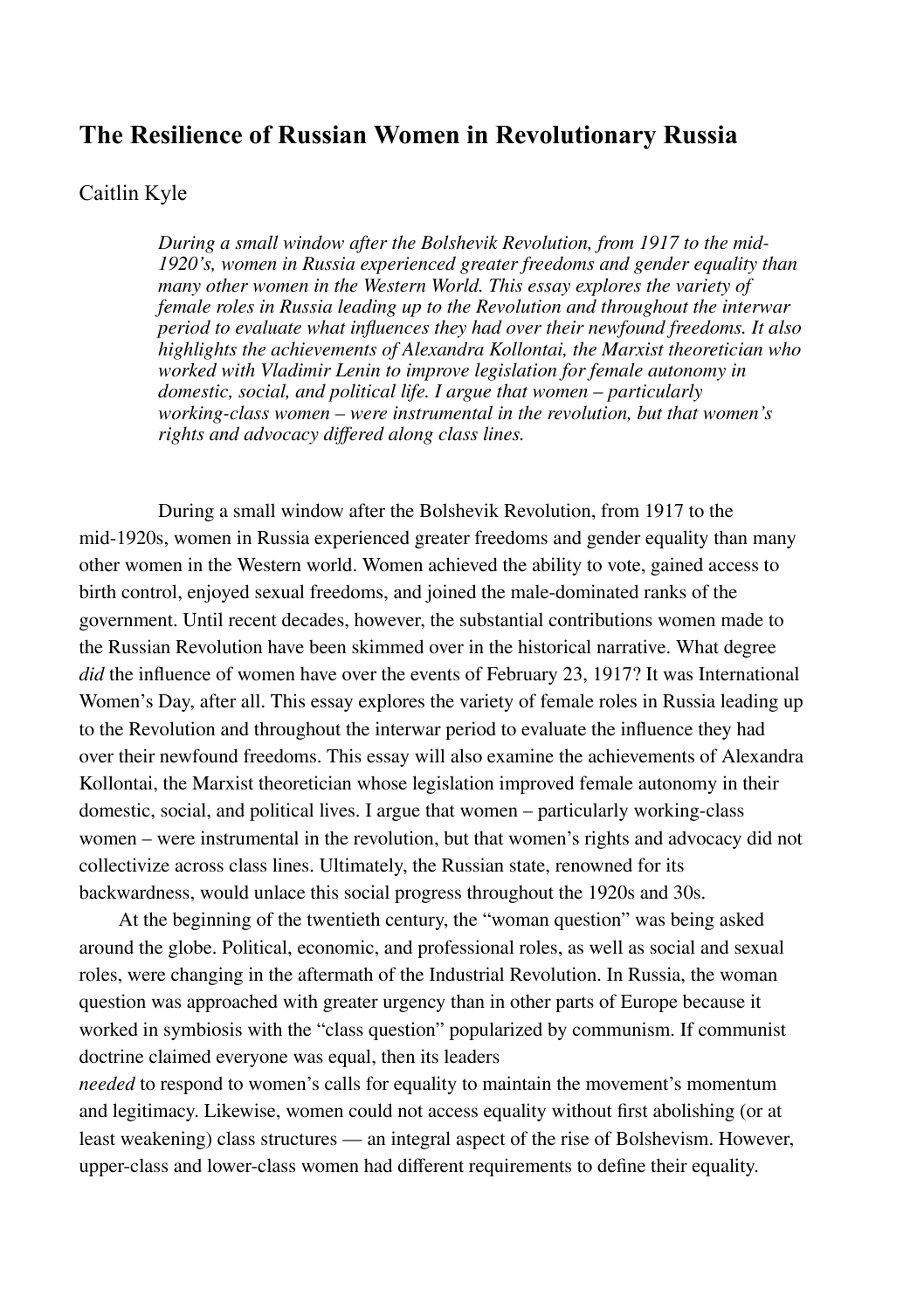Historically, wealthy women in the aristocracy and the merchant class had enjoyed powers and freedoms (for example property ownership) since the  $18<sup>th</sup>$  century; status could also be achieved by women with literary talents<sup>180</sup> The rhetoric of developing capitalism, in the mid-19th century, propelled *bourgeoise* women to pursue university careers and independent incomes. <sup>181</sup> Many found roles as governesses and doctors, although middle-class women were still considered unequal to middle-class men in terms of what occupations they could choose. During this period, women also could not vote, divorce, or have abortions. Upper- and middle-class frustrations with gender inequality inspired a wave of feminism that leveraged its privilege to improve gender equality *within* the governing monarchial system. Significant milestones within this movement include the work of Anna Pavlovna Flisofova, a daughter of wealthy nobles, who established the Bestuzhev Courses in 1879 to improve women's education and went on to lead the International Council of Women in 1899.<sup>182</sup> Anna Shabanova, daughter of a wealthy landowner, founded the Women's Mutual Philanthropic Society in 1895, advocating for workplace equality and childcare support; Shabanova would also go on to found the All-Russian Women's Congress 13 years later. In 1898, The House of Diligence for Educated Women was founded to help high-school girls and qualified governesses gain employment. Many of these movements agreed on advocating for self-help programs, prohibition of alcohol, and sexual freedom for all. <sup>183</sup> While these women's philanthropic efforts were intended to reach across class boundaries, their benefits remained amongst the upper and middle classes.

On the other hand, the lives of *proletariat* women during this period were defined by grueling work conditions and demanding domestic responsibilities. These working- and peasant-class women also did not have access to voting, divorce, or birth control. Since 1720, peasant families had lived in self-governing communities (*mir)*, and their communal work continued under new land tenure systems created by Alexander II's 1861 Emancipation reforms. In this setting, both men and women farmers worked in solidarity on the same side of Russia's state oppression. Factory work also did not discriminate by gender. As capitalism's influence continued to increase in Russian society, solidarity

<sup>183</sup> Cathy Porter, *Alexandra Kollontai: A Biography* (London: VIRAGO Limited, 1980), 56. <sup>182</sup> Seeboth Christine Worobec, *The Human Tradition in Imperial Russia.* (Rowman & Littlefield, 2006), page 74., and Barbara Engel, *Mothers and Daughters: Women of the Intelligentsia in Nineteenth-Century Russia* (Northwestern University Press, 2000), 59-61. <sup>181</sup> Jodi Dean speaking at The People's Forum NYC. "KOLLONTAI AND REVOLUTION: THERE IS NO SOCIALISM WITHOUT FEMINISM," (Webinar), July 22, 2020, [Youtube], 1:02:00. https://www.youtube.com/watch?v=ES6XGkANYhU

<sup>180</sup> Edith Saurer, Margareth Lanzinger, and Elizabeth Frysak, *Women's Movements: Networks and Debates in Post-communist Countries in the 19th and 20th centuries.* (Weimar: Böhlau Verlag Köln, 2006), 365.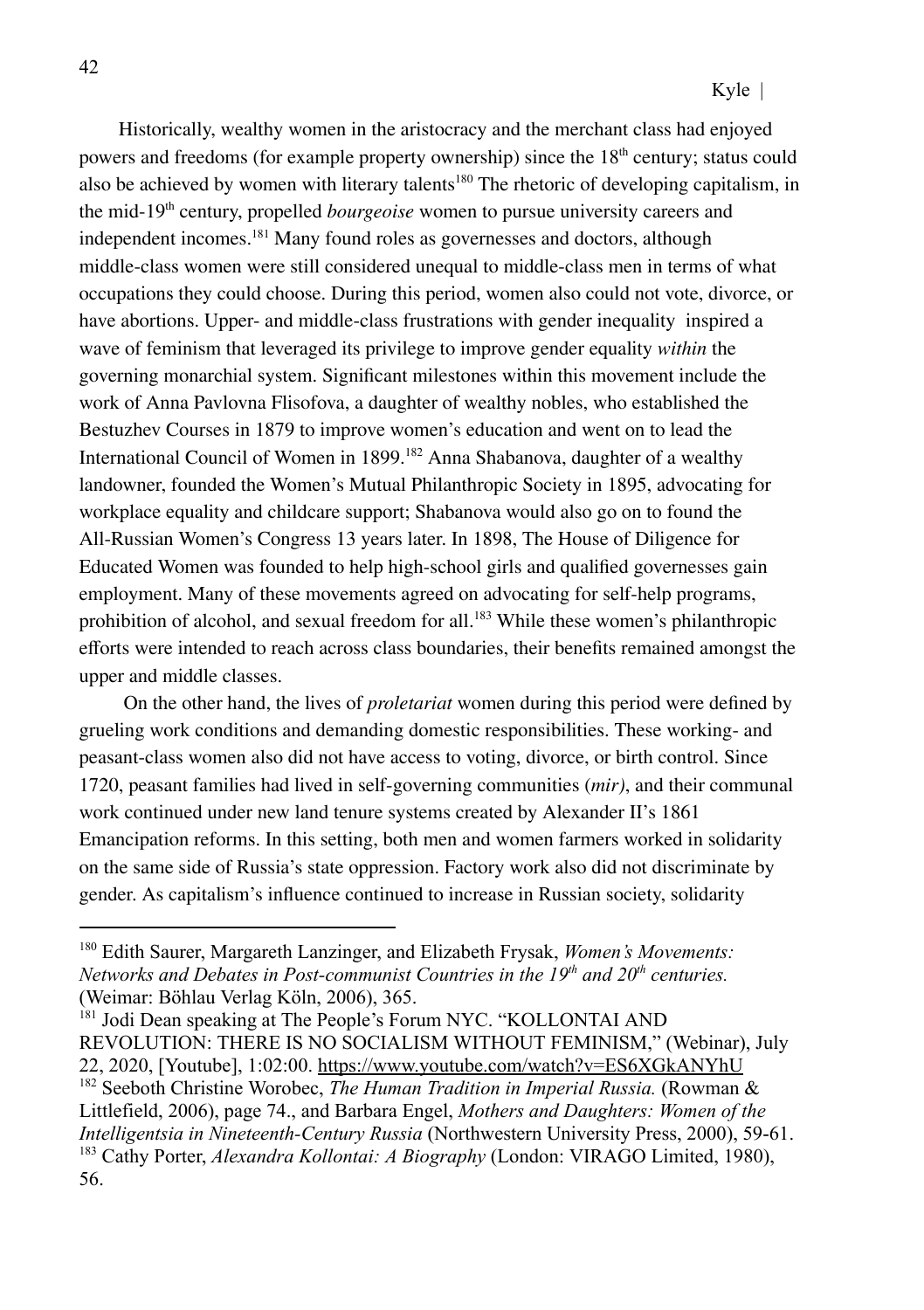between men and women became necessary for survival to oppose government interference in their daily lives that had become complicated by the market economy. <sup>184</sup> Thus, the definition of equality looked different to proletariat women: they wanted shorter work days, fairer treatment, equal pay, and less police surveillance.<sup>185</sup> These issues, by contrast, had no impact on bourgeoise women or their politics. Despite differences between these two strands of feminism, both reached a point of exasperation around 1896;<sup>186</sup> upper- and middle-class feminists wished to collaborate with proletariat women's desires, while proletariat women tended to reject the theory of "feminism" altogether, as it had so far done nothing to liberate them from the bottom of the economic structure. 187 Instead, the exasperation of working class women fueled increasingly militant, revolutionary behaviour in the streets, which in turn received sympathy and support from women of the middle-class.

Pre-existing working-class militancy, especially amongst women, became more deeply agitated at the onset of World War I. In Petrograd, December 1915, women waited in freezing temperatures for morsels of sugar and flour. <sup>188</sup> During the same period, in Rostov, journalist Rhoda Power observed:

> "Peasants stood shivering hour after hour outside the bakery, their tickets clutched between blue fingers, waiting for a loaf of bread. If there were not enough to go round, they went away empty handed. Some of them lined up at midnight and waited 'til the shops opened in the morning. They had families to feed and could not be turned away… [A peasant woman] had often to stop and rest because her limbs, weary with standing, refused to support her." 189

According to Russian historian, Iurii Kir'ianov, dozens of women-led riots (*bab'I bunty)* took place during this period, consisting almost exclusively of working-class women and their families.<sup>190</sup> For example, in Bogodrodsk, October 1, 1915, a sugar shortage caused 30 women to smash in windows of small-businesses on the streets, and wreak havoc in the town square, proliferating into a several thousand-person riot that went on for weeks; 12,000 women would strike again at the end of the month for the same reason. Recently

https://doi.org/10.1086/245591

43

<sup>&</sup>lt;sup>184</sup> Barbara Engel, "Not by Bread Alone: Subsistence Riots in Russia during World War I." *The Journal of Modern History,* vol. 69, no.4 (December 1997), 702.

<sup>&</sup>lt;sup>185</sup> Jodi Dean, "KOLLONTAI AND REVOLUTION," 13:00.

<sup>186</sup> Porter, *Alexandra Kollontai*, 56.

<sup>187</sup> Ibid.

<sup>&</sup>lt;sup>188</sup> Engel, "Not by Bread Alone," 697.

<sup>189</sup> Ibid.

<sup>190</sup> Ibid., 699.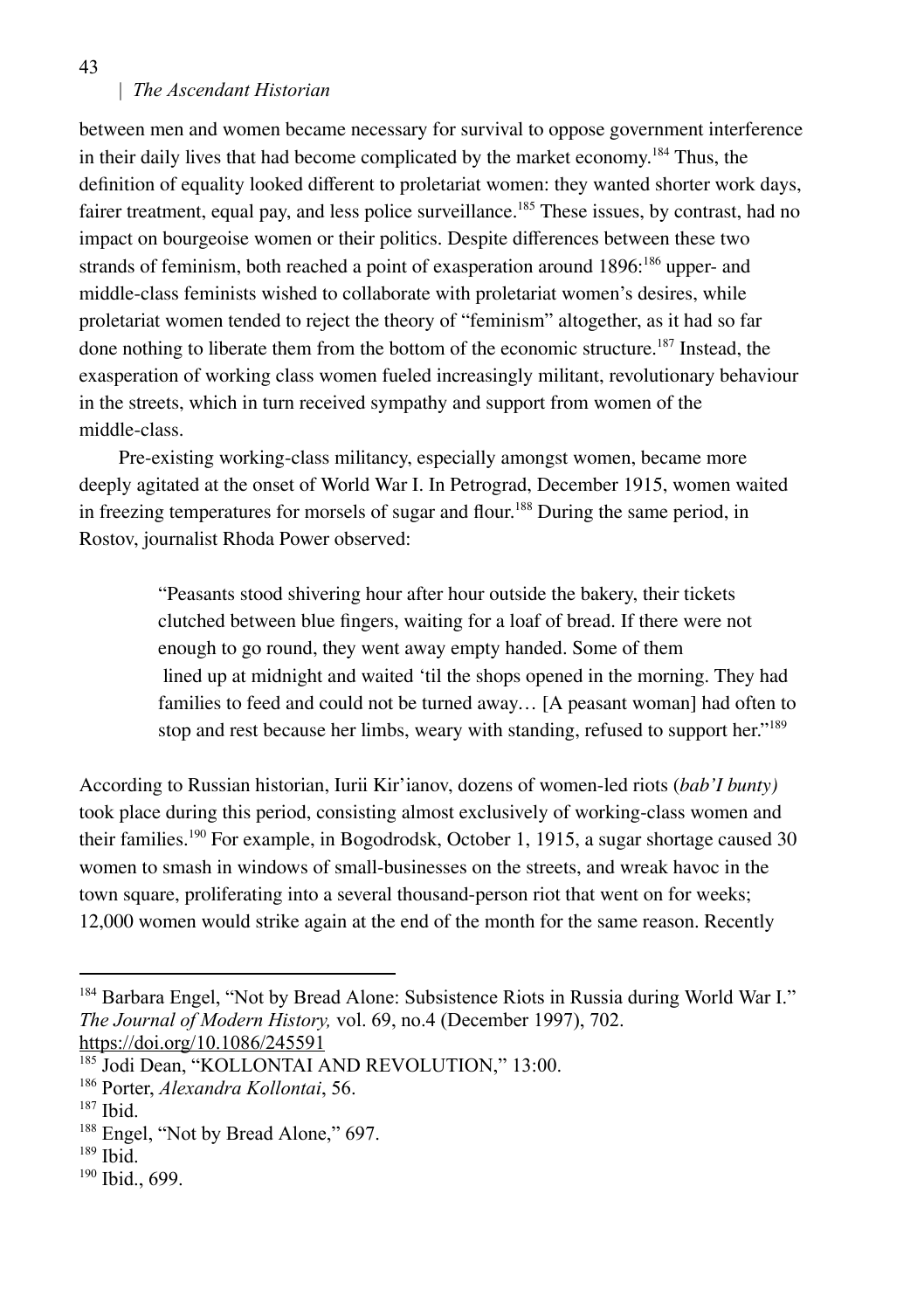released Secret Service historical documents reveal that Russia's central government was warned almost two decades earlier that if a revolution occurred, it would most likely be triggered by women's anger over food shortages. <sup>191</sup> Some scholars argue that the reason these riots continued was the unwillingness of Cossack forces to use violence against women and youth, despite how aggressive their revolts were.<sup>192</sup>

Another reason for the ongoing riots was the fact that women had grown to become economically invaluable. In the decades leading up to the revolution, the number of women in the working-class increased significantly. Between 1904 and 1910, more than 80% of new industrial workers were women.<sup>193</sup> Even more substantial, over the course of World War I (WWI), the proportion of women in the industrial labour force rose from 26.6% to 43.2%.<sup>194</sup> Another aspect of women's increased economic and social value were the wives of soldiers, or *soldatki*. In 1912, the government, using the *sosloviia* system, promised to take responsibility for families of soldiers, but the system collapsed under Russia's depleting wartime economy. <sup>195</sup> This had a major social impact on communities, because it meant the increase of women in the workplace mainly derived from families of soldiers. This was particularly true of the peasant-class, who had lost 47.8% of their workforce to conscription.<sup>196</sup> For this reason, *soldatki* women experienced social elevation and sympathies for supporting their husbands and country in the war effort, allowing them Cossack protections. Their newly acquired positions were advantageous for putting up resistance against the state for their failure to supply bread and basic necessitates. Also of significance was the founding of the *Rabotnitsa (The Woman Worker)* journal in 1914, commissioned by Vladmir Lenin's wife, Nadezhda Krupskaya. The journal provided a public forum for working women to speak out about their dire living conditions. Ultimately, the working women's economic necessity furnished them with greater political value.

<sup>195</sup> Engels, "Not by Bread Alone," 710-712.

<sup>191</sup> Discussed by Katy Turton, Soviet historian and author of *Forgotten Lives: The Roles of Lenin's Sisters in the Russian Revolution, 1864 – 1937,* and *Family Networks and the Russian Revolutionary Movement (1870 – 1940).* National Library of Scotland, "Women of the Russian Revolution," Webinar, June 4, 2021, YouTube,

<sup>57:54.</sup>https://www.youtube.com/watch?v=z0yV0igtyEE

<sup>&</sup>lt;sup>192</sup> Engel, "Not by Bread Alone," 696.

<sup>&</sup>lt;sup>193</sup> Paula Erizanu, "The Revolutionary Sex," Aeon, May 31, 2018,

https://aeon.co/essays/the-shining-moment-when-russian-revolutionary-women-reinvented -sex

<sup>194</sup> Alfred G. Meyer, "Impact of World War I on Russian Women's Lives," in *Russia's Women: Accommodation, Resistance, Transformation*, ed. Barbara Evans Clements, Barbara Alpern Engel, and Christine Worobec (Berkeley and Los Angeles, 1991), 214.

<sup>196</sup> Ibid., 708.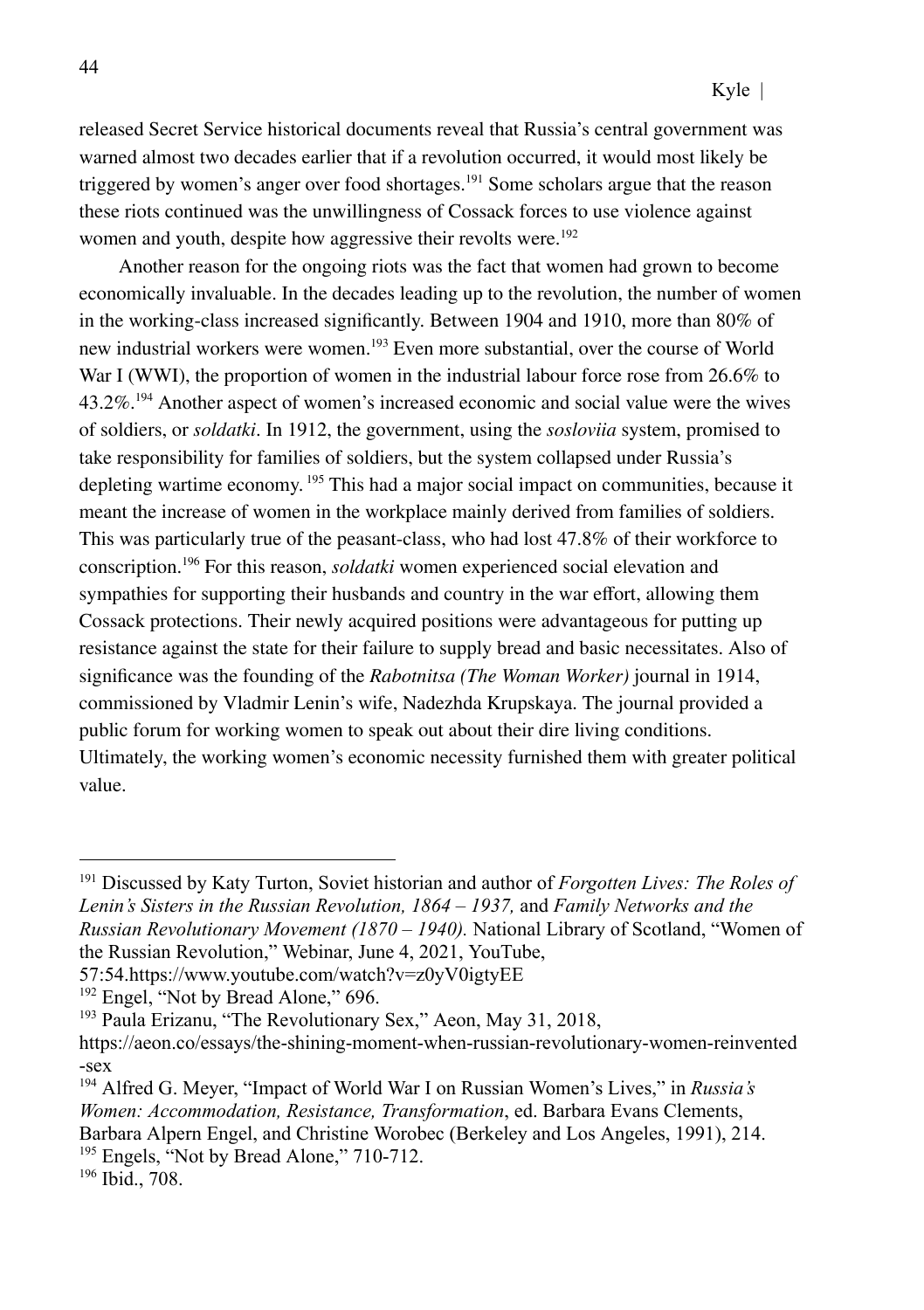On February 23, 1917, other factions of Russian society converged in Petrograd to take down the Tsar. The *mezhraionsty* handed out leaflets campaigning for the merchant class: *"Are we going to put up with this silence much longer, now and then venting our smouldering rage on small shop owners?"*<sup>197</sup> Others joined in protest, not just for women's rights, but in protest of the end of the war, the monarchy, and for a small minority, class honour. It may be an exaggeration, then, to state that the February 23 women's march *intended* to be a revolution, but it is undeniable that the consistent reactivity of angry lower-class women drew attention to revolution's possibility, playing a distinct, dependable, and active role encouraging an uprising. The very nature of working-class women's roles depended on the socialist values of the Communist Party; likewise, the validity of Bolshevik values and the Communist Party's reputation depended on the support of the working class and its women. Converging in mutual interest, they were powerful enough to tip the autocracy.

The abdication of Tsar Nicholas II and the subsequent end of autocratic rule in Russia impacted societal sectors differently, but for working women, it offered hope that freedom, food supplies, and workplace equality would finally be prioritized.<sup>198</sup> It also indicated the beginning of a breakdown of other bureaucratic resources, such as the armed forces, as they had shown a candid reluctance to use weapons against women and youth demonstrators on behalf of the State. While it was a positive step forward for most women, change was not celebrated by all. For the 5,000 Russian women who fought in WWI, and other women working at the front, there were no tangible improvements. Alexandra Tolstoy, a nurse on the Turkish and Germany frontiers, describes her thoughts on the events of February 23 in her memoir, *I Worked for the Soviet:*

> "Yet, officers, doctors, nurses, the zemstvo workers — everybody — pretended that with a change in government we had a group of intelligent people at the head of our country instead of Nicholas II, and that everything was utterly changed… And I who awaited a more liberal government for many years, one without militarism, and with religious and political freedom, and with land for peasants, watched these changes with mixed feelings." 199

45

<sup>197</sup> China Mieville, *October: The Story of the Russian Revolution* (London: Verso, 2021): 41-43.

<sup>198</sup> Marcelline Hutton. *Resilient Russian Women in the 1920s & 1930s,* 2015*. Zea E-Books.* http://digitalcommons.unl.edu/zeabook/31, 26

<sup>&</sup>lt;sup>199</sup> Alexandra Tolstoy, I Worked for the Soviet, trans. by the author in collaboration with Roberta Yerkes (New Haven: Yale University Press, 1935) 2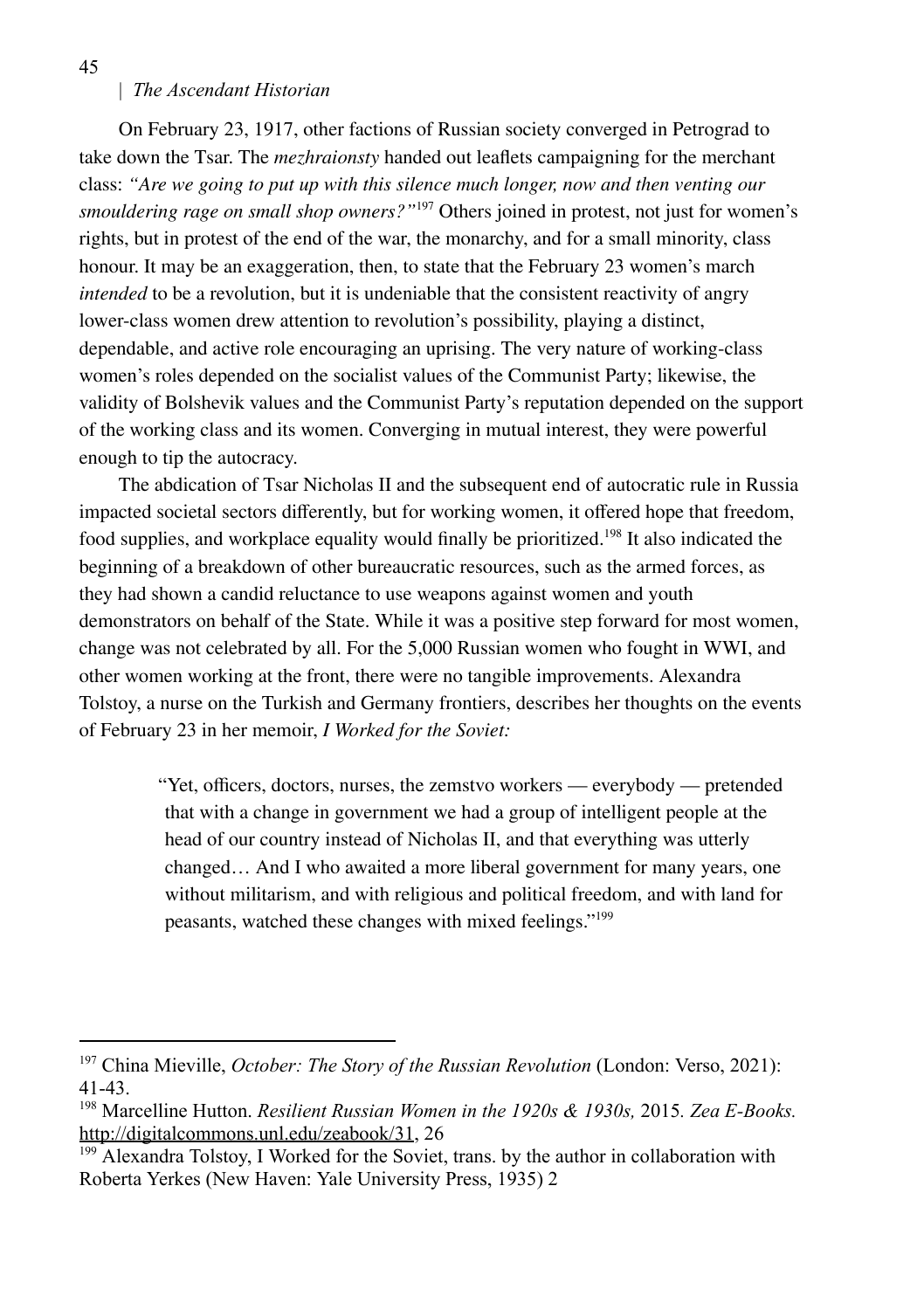Likewise, women of the petty-bourgeoise, who had little to gain from the labour movement, criticized the Bolshevik Party throughout this period for failing, in their eyes, to address the "woman question" satisfactorily.

The most significant outcome of the February Revolution was that it enabled the return, or repatriation, of major revolutionary figures to Russia, including Lenin, Leon Trotsky, and, most notably for our purposes, Alexandra Kollontai. Kollontai's contributions to the revolution and its aftermath are inextricable from the subject of the "woman question" in Russia. She was a Marxist theorist, a historical materialist, and a key ideologist in sexual freedom in Russia during this period. Since the late 1800s, Kollontai understood that it was the economic value of working women that would bring the possibility of true equality, and that it would not be able to happen under capitalism. Her progressive and anti-authoritarian theories led her to join Lenin's Bolshevik Party in 1905, and she joined him in exile between 1908 and 1917. During her exile, Kollontai travelled around Europe, spreading her beliefs about social equality and Marxist-Leninism*.* She also prophesized that the women's movement would remain divided across class lines. She notes this in her 1909 pamphlet, *The Social Basis of the Women's Question:*

> "However apparently radical the demands of the feminists, one must not lose sight of the fact that the feminists cannot, on account of their class position, fight for that fundamental transformation of the contemporary economic and social structure of society without which the liberation of women cannot be complete." 200

In 1917, she became the first People's Commissar for Welfare under Vladimir Lenin, making her the first woman in history to be a prominent member in a government cabinet. She was keen to work with Lenin, pressing him to "draw a sharp line" between the Bolshevik Party and the provisional government. 201 In the cabinet, she also worked closely with Inessa Armand on the "woman question." In 1917, Kollantai made a political call in the *Rabotnitsa:*

> Comrade women workers! We can no longer resign ourselves to war and rising prices! We must fight. Join our ranks, the ranks of the Social-Democratic Labour Party! However, it is not enough to join the party. If we really want to hasten peace, then working men and women must fight to ensure that state power is transferred from the hands of big capitalists—the ones really responsible for all

<sup>200</sup> Kollontai, *The Social Basis of the Women's Question: 1909,* Pamphlet. Ed. By Alix Holt. Allison & Busby, 1977. From *Selected Writings of Alexandra Kollontai.* https://www.marxists.org/archive/kollonta/1909/social-basis.htm

<sup>201</sup> Mievelle, *The Russian Revolution,* 87.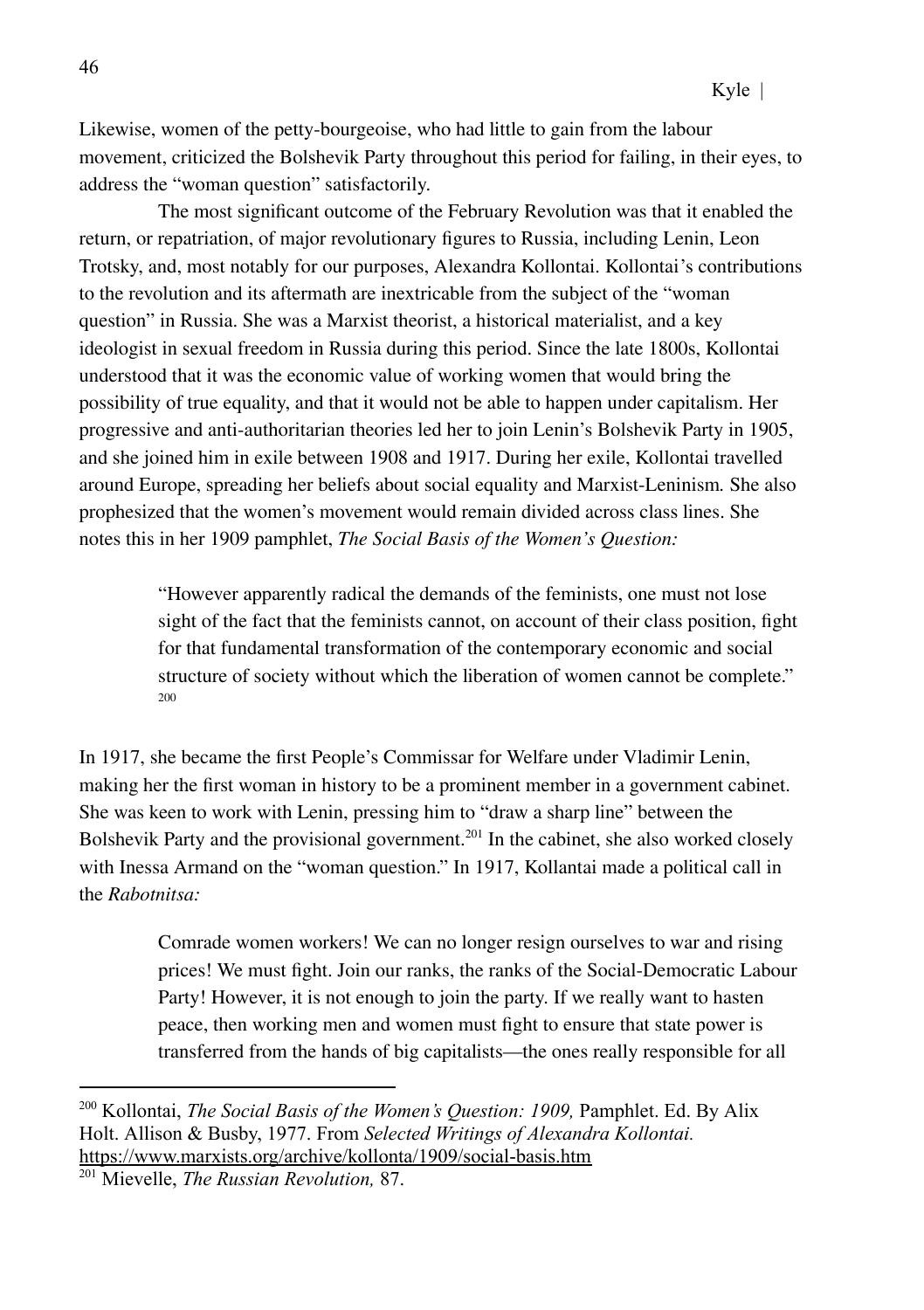our woes, all the blood being shed on battlefields—to the hands of our representatives, the Soviet of Workers' and Soldiers' Deputies. 202

As previously mentioned, socialist views and working women's rights went hand-in-hand. If the basis of Marxist-Leninism was that everyone was equal, there would necessarily *have* to be equality between the sexes. However, leading up to the October Revolution, Lenin and other members of the Bolshevik Party expressed fears that women would act erratically and sabotage the Bolshevik Revolution.<sup>203</sup> Bolshevik women's persistence to be politically and militarily involved in new Soviet society is what earned them recognition and, eventually, the equality and rights that they were striving for. For example, during the Russian Civil War (1904-1905), approximately 20,000 women trained as nurses for the Red Army, 60,000 *fought* in the Red Army, and numerous others practiced a socialist version of a domestic lifestyle: organizing childcare, cooking for school programs, and sewing for each other. 204

The Bolshevik Revolution in October 1917 helped to crystallise the reality that working-class women fought for in the February prior. Female support for the Communist Party (particularly in the *Komsomol*) and the Bolshevik Party did provide returns; for example, between 1917 and 1927, the Bolshevik land redistribution program allowed 10 million peasant women new domestic and agricultural opportunities. 205 In 1919, Alexandra Kollontai and fellow Russian Communist Party members founded the *Zhenotdel*, a department dedicated to women's affairs. The department legalized and increased access to abortion, secularized marriage, simplified divorce, and decriminalized homosexuality. 206 Ideologically, and separately from bourgeoise women, the proletariat women prioritized the movement over their domestic lives. The Greek writer Nikos Kazantzakis spoke with a 22-year old woman in Moscow, 1928, who stated: "My great joy is not getting a man, but to work and feel that I'm not a parasite."<sup>207</sup>

Despite these encouraging advances, the 1920s were a period of economic despair and poor Bolshevik diplomacy, which peeled back many of the gains women made since during the Revolution. Women's work had become a farcical source of propaganda for the Bolshevik party rather than an effectual prerogative; party members did not

47

<sup>202</sup> Kollontai, *Our Tasks: 1917*. Speech. Petrograd: Rabotnitsa (Woman Worker), republished by Progress Publishers, 1984, From *Alexandra Kollontai Selected Articles and Speeches*. https://www.marxists.org/archive/kollonta/1917/tasks.htm

<sup>203</sup> Hutton. *Resilient Russian Women,* 36

<sup>204</sup> Ibid., 26-27.

<sup>205</sup> Ibid., 10.

<sup>206</sup> Erizanu, "The revolutionary sex."

<sup>207</sup> Ibid.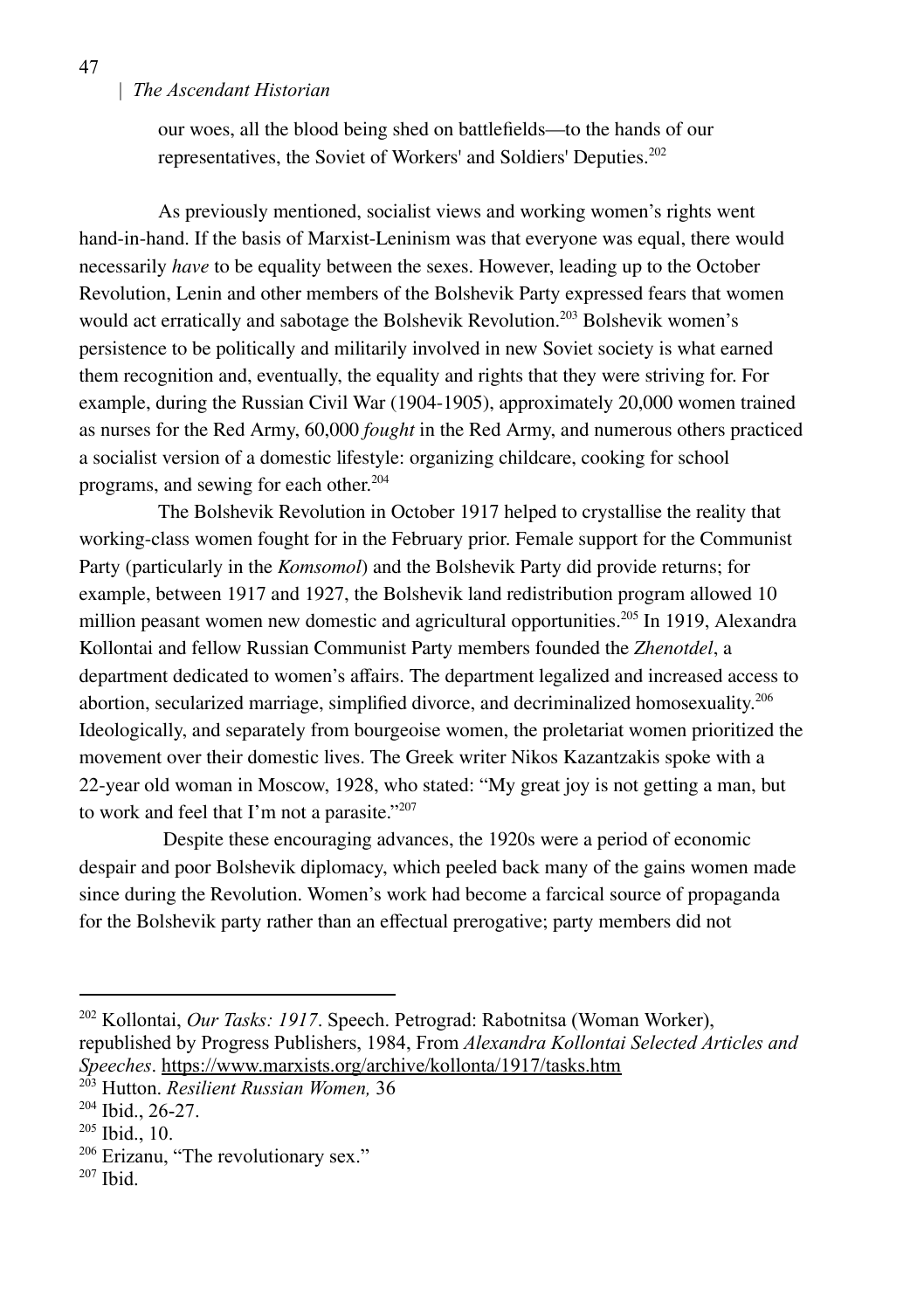prioritize attendance to women's demonstrations.<sup>208</sup> Similarly, high turnover rates within the *Zhenotdel*, which was eventually shut down by Stalin in 1930, did not reflect well on the public's perception of women. In the decade after the revolution, high-ranking women of the Communist Party advocated for more liberal marriage laws and the destruction of the nuclear family. While these ideas were supported by Lenin, who felt this would strengthen class solidarity and implement a more productive society, Joseph Stalin felt that the nuclear family was the basis of socialism. Stalin thought it would promote larger families, and therefore more production. By 1930, women were actually in a worse position than the pre-revolutionary period: they had earned more responsibility, but lost their freedoms.

In conclusion, there were various factions of women in Russia living in different circumstances, which made it difficult to line up ideologies for a collective feminist movement. Women of the bourgeoise wanted change *within* the political system, and the working-class wanted to dismantle the political system entirely. These women used their voices, and their value to society was eventually noticed by the Communist Party. The real obstacle for the movement, however, was Russia's unstable societal and economic structure in the years following the revolution, the urgency of which inevitably eclipsed the issue of gender equality. The country was so poor that women's equality could not be made a priority by the Party. As the party increasingly relied on the help of women workers, and women workers continued to provide loyal service, the result by the beginning of the 1930s was ultimately more responsibility and yet more difficult living conditions. Despite this, 1900 to 1920 represents a temporary period of catalyzed freedom for Russian women, an unprecedented achievement in the Western world.

### **Bibliography**

Dean, Jodi. The Peoples Forum NYC. "Kollontai And Revolution: There is No Socialism without Feminism!" Webinar, Jul 22, 2020, YouTube. 1:02:08.

https://www.youtube.com/watch?v=ES6XGkANYhU

Engel, Barbara A. "Not by Bread Alone: Subsistence Riots in Russia during World War I." *The Journal of Modern History,* vol. 69, no.4 (December 1997), pp. 696-721.

https://doi.org/10.1086/245591

Engel, Barbara. *Mothers and Daughters: Women of the Intelligentsia in Nineteenth-Century Russia*. Northwestern University Press, 2000. pp. 59–61

<sup>208</sup> Mievelle, *The Russian Revolution,* 94.